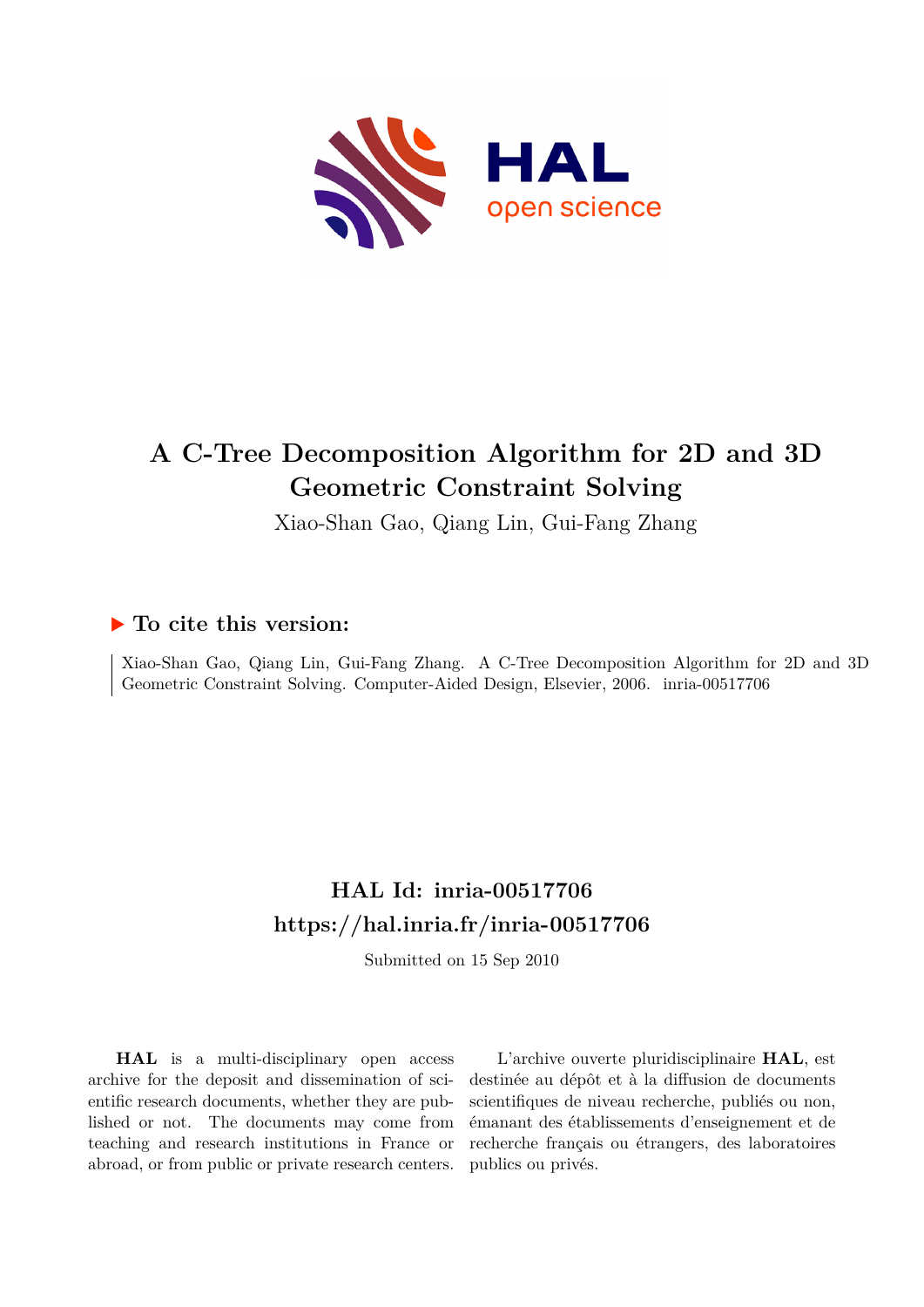# A C-tree decomposition algorithm for 2D and 3D geometric constraint solving  $\star$

Xiao-Shan Gao<sup>a,\*</sup>, Qiang Lin, Gui-Fang Zhang<sup>b</sup>

<sup>a</sup>Key Laboratory of Mathematics Mechanization, Institute of Systems Science, AMSS, Academia Sinica, Beijing 100080, China <sup>b</sup>Department of Computer Science and Technology, Tsinghua University, Beijing, China

Received 14 June 2004; received in revised form 4 March 2005; accepted 10 March 2005

#### **Abstract**

In this paper, we propose a method which can be used to decompose a 2D or 3D constraint problem into a C-tree. With this decomposition, a geometric constraint problem can be reduced into basic merge patterns, which are the smallest problems we need to solve in order to solve the original problem in certain sense. Based on the C-tree decomposition algorithm, we implemented a software package MMP/Geometer. Experimental results show that MMP/Geometer finds the smallest decomposition for all the testing examples efficiently.

Keywords: Geometric constraint solving; Parametric CAD; General construction sequence; Basic merge pattern; Decomposition tree; Graph algorithm

# 1. Introduction

Geometric constraint solving (GCS) is one of the key techniques in parametric CAD, which allows the user to make modifications to existing designs by changing parametric values. GCS methods may also be used in other fields like molecular modelling, robotics and computer vision. There are four major approaches to GCS: the numerical approach [14,26,31], the symbolic approach  $[15,23,25,33]$ , the rule-based approach  $[2,24,34,35]$  and the graph-based approach  $[6,7,12,17,20,28,30]$ . This paper will focus on using graph algorithms to decompose large constraint problems into smaller ones.

In [32], Owen proposed a GCS method based on the triconnected decomposition of graphs, which may be used to reduce a class of constraint problems into constraint problems consisting of three primitives. In [7,16], Hoffmann et al. proposed a method based on cluster formation to solve 2D and 3D constraint problems. An algorithm was introduced by Joan-Arinyo et al. in [21] to decompose a 2D constraint problem into an s-tree. This method is equivalent to the methods of Owen and Hoffmann, but is conceptually simpler.

The above approaches use special constraint problems, i.e. triangles, as basic patterns to solve geometric constraint problems. In [28], Latham and Middleditch proposed a connectivity analysis algorithm which could be used to decompose a constraint problem into what we called the general construction sequence (defined in Section 2). A similar method based on maximal matching of bipartite graphs was proposed by Lamure and Michelucci [27]. In [17], Hoffmann et al. gave an algorithm to find rigid bodies in a constraint problem. Based on this, a general approach to GCS was proposed [18]. In [19], Jermann et al. also gave a general approach to GCS based on the idea in [17].

In this paper, we propose a method which can be used to decompose a general 2D or 3D constraint problem into a C-tree (connectivity tree). The algorithm is inspired by two facts. First, the general construction sequence obtained with Latham-Middleditch's algorithm reduces the original constraint problem into smaller ones. But, in many cases these smaller problems could be further simplified. Second, we observed that not all rigid bodies in a constraint problem can be used to split the original problem. We introduced the key concept of *faithful subgraph*, which may lead to a split of the constraint problem. The C-tree decomposition algorithm

<sup>\*</sup> Partially supported by a National Key Basic Research Project of China (2004CB318000) and by a USA NSF grant CCR-0201253.

<sup>\*</sup> Corresponding author. Tel.:  $+81$  10 6254 1831; fax:  $+81$  10 6263 0706.

E-mail address: xgao@mmrc.iss.ac.cn (X.-S. Gao).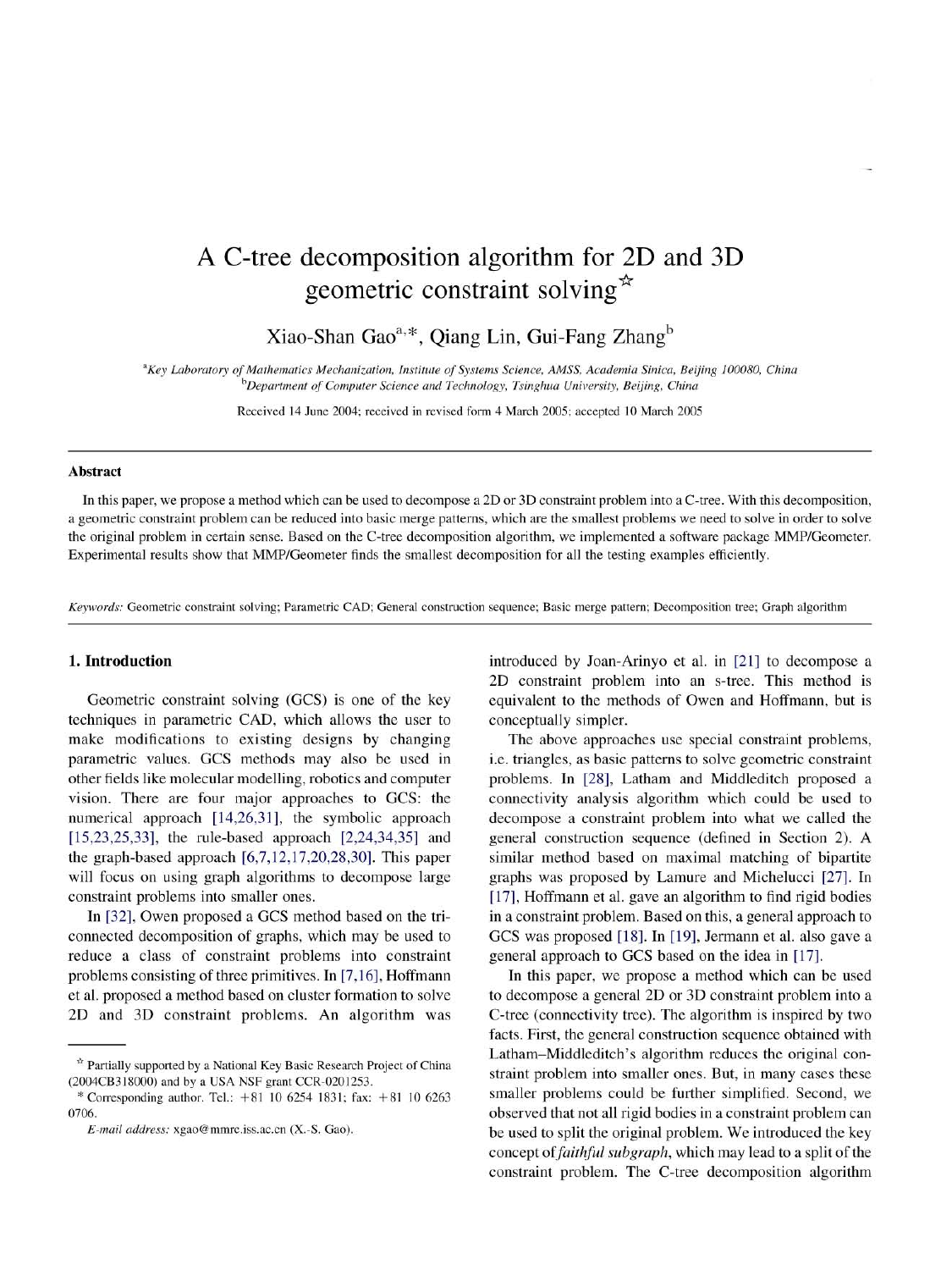consists of two main steps: using the general construction sequence to find faithful subgraphs and using the faithful subgraph to split the constraint problem into two subproblems. The complexity of the algorithm is  $O(n^2(n+e)e)$ , where  $n$  and  $e$  are the numbers of geometric objects and constraints, respectively. Major advantage of the algorithm is that it can be used to decompose a general constraint problem into certain kind of smallest problems and it leads to a simple and efficient implementation.

A C-tree is a binary tree. For each node in the tree, its left child is a rigid body which will be solved first. After the left child is solved, we may use the information from the left child to solve the right child and to merge the left and right children to solve the constraint problem represented by the node. All leaves of the C-tree are general construction sequences. Therefore, solution of a constraint problem is reduced to the solution of general construction sequences with a C-tree decomposition.

We show that the solution of a general construction sequence can be reduced to the solution of basic merge patterns, which are the smallest problems we need to solve in order to solve the original problem in certain sense. We give a classification of the basic merge patterns both in 2D and 3D cases and show that some of the basic merge patterns have closed-form solutions.

We say that a graph decomposition method for GCS is a general method if it can be used to handle all constraint problems. Among the general GCS methods [18,19,24,27, 28], the method MFA proposed in [18] and the C-tree method can be used to find a smallest decomposition in certain sense. The MFA and C-tree methods have the same complexity. Both can be used to solve 2D and 3D problems, although paper [18] focuses on the 2D case and this paper focuses on both 2D and 3D cases. Comparing to the algorithm in [18], our algorithm is simpler and easy to implement.

Based on the C-tree decomposition algorithm and several other algorithms proposed by us, we implemented a GCS software package MMP/Geometer in the Windows environment with  $VC++$ . Experimental results show that the software package finds the smallest decomposition for all the testing examples efficiently.

The rest of the paper is organized as follows. In Section 2, we introduce the methods to generate general construction sequences. In Section 3, we give the algorithm to generate the C-tree. In Section 4, we give a classification of the basic merge patterns. In Section 5, we report the experimental results for our implementation of the C-tree decomposition algorithm. In Section 6, we present the conclusion.

#### 2. General construction sequence

#### 2.1. Basic concepts

In the two-dimensional Euclidean plane, we consider two types of geometric primitives: points and lines and two types



Fig. 1. A 2D problem: lengths of four edges and ANG  $(l_2, l_4)$  are given.

of geometric constraints: the distance constraint between point/point, point/line and the angular constraint between line/line. In the three-dimensional Euclidean space, we consider three types of geometric primitives: points, planes and lines and two types of geometric constraints: the distance constraints between point/point, point/line, point/ plane, line/line and the angular constraints between line/ line, line/plane, plane/plane. A geometric constraint problem consists of a set of geometric primitives and a set of geometric constraints among these primitives. Angular and distance constraints between two primitives  $o_1$  and  $o_2$ are denoted by ANG( $o_1$ ,  $o_2$ ) =  $\alpha$  and DIS( $o_1$ , $o_2$ ) =  $\delta$ , respectively. We will use  $p_i$ ,  $h_i$  and  $l_i$  to represent points, planes and lines, respectively.

We use a *constraint graph* to represent a constraint problem. The vertices of the graph represent the geometric primitives and the edges represent the constraints. For a constraint graph G, we use  $V(G)$  and  $E(G)$  to denote its sets of vertices and edges, respectively. Fig. 2 is the graph representation for the constraint problem in Fig. 1.

For an edge  $e$  in a constraint graph, let  $DOC(e)$  be the valence of  $e$ , which is the number of scalar equations required to define the constraint represented by e. Most constraints considered by us have valence 1. There are several exceptions: (1) Constraint DIS $(p_1, p_2)=0$ . In this case,  $p_1 = p_2$ . In 2D case, the constraint has valence 2; in 3D, the constraint has valence 3. We assume that this case does no occur. (2) Constraint DIS( $p_1,l_1$ )=0 has valence 2 in 3D. (3) Constraint ANG  $(h_1,h_2)=0$  has valence 2 in 3D. (4) Constraint ANG  $(l_1, l_2) = 0$  has valence 2 in 3D. These constraints are degenerate cases.

For a geometric primitive  $o$ , let DOF $(o)$  be the degrees of freedom for  $o$ , which is the number of independent parameters required to determine the geometric



Fig. 2. Graph representation for the problem in Fig. 1.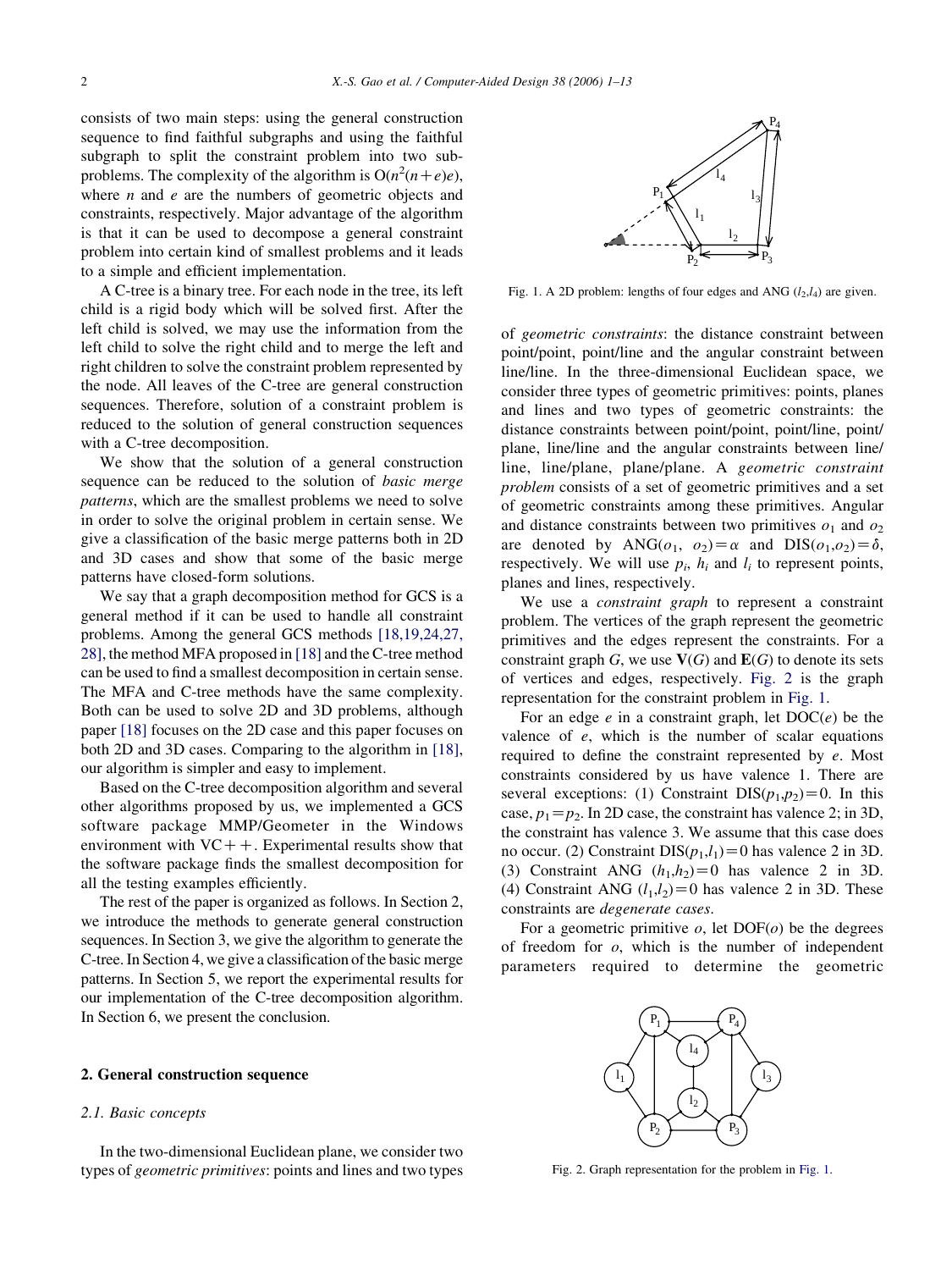$\sum_{v \in V(G)} DOF(v)$ ,  $DOC(G) = \sum_{e \in E(G)} DOC(e)$ . In the primitive. For a constraint graph  $G$ , let  $DOF(G)$ = constraint graphs, we use  $n$  lines to represent a constraint of valency n.

Let  $R=3$  in 2D and  $R=6$  in 3D. A constraint graph G is called structurally well-constrained if  $DOC(G)$  $DOF(G) - R$  and for every subgraph H of G, DOC  $(H) \leq DOF(H) - R$ . A constraint graph G is called structurally over-constrained if there is a subgraph H of G satisfying  $DOC(H) > DOF(H) - R$ . A constraint graph G is called structurally under-constrained if G is not overconstraint and  $DOC(G) < DOF(G) - R$ .

A constraint system is called geometrically wellconstrained if its shape has only a finite number of cases. In most cases, a constraint problem represented by a structurally well-constrained graph is geometrically wellconstrained and hence defines a rigid body. But, in some special cases a constraint problem represented by a structurally well-constrained graph may have no solutions or an infinite number of solutions. In this paper, we will concern the structure solvability of the constraint problem only. Therefore, when we say rigid bodies in this paper, we mean structurally well-constrained problems.

#### 2.2. General construction sequence

In a geometric constraint problem, a general construction sequence (abbr. GC) is a sequence:

 $C: C_1, C_2, ..., C_n$ 

where each  $C_i$  is a set of geometric primitives, such that

- 1. The subgraph induced by  $\mathcal{B}_i = \bigcup_{k=1}^i C_k$  is well-constrained for each  $1 \le i \le n$ . Therefore, we may assume that  $B_i$  is a rigid body.
- 2. No proper subsets of  $C_i$  satisfy condition 1.

If each  $C_i$  contains only one primitive, we call the corresponding GC an explicit construction sequence.

The largest  $DOF(C_i)$  for  $i=1,...,n$  is the maximal number of simultaneous equations to be solved in order to solve the above GC. This number is called the controlling degree of freedom of  $C$  and is denoted by MDOF( $C$ ).

For the example in Fig. 1, there are two essentially different GCs:

$$
G_1: \{p_1\}, \{p_4\}, \{l_4\}, \{l_2, p_2, p_3\}, \{l_1\}, \{l_3\}
$$
  

$$
G_2: \{p_1\}, \{p_2\}, \{p_4, p_3, l_2, l_4\}, \{l_1\}, \{l_3\}
$$
 (1)

We have  $MDOF(\mathcal{G}_1) = DOF({l_2, p_2, p_3})=6,$  $MDOF(\mathcal{G}_2) = DOF({p_4,p_3,l_2,l_4})=8.$  It is clear that  $\mathcal{G}_1$  is better than  $G_2$ .

In [28], Latham and Middleditch proposed an algorithm which may be used to reduce a well-constrained problem into a GC. Their method is based on the maximal b-matching from graph theory which is of complexity  $O(n(e+n))$ , where *n* is the number of vertices and *e* is the number of edges in the constraint graph [1].

# 2.3. Find base primitives

In order to generate GCs with nice properties, we will add three more constraints to a set of primitives in 2D and six more constraints to a set of primitives in 3D before using the algorithm mentioned in Section 2.2. These primitives are called base primitives and will be generated firstly in the GC. The geometric meaning of this step is as follows: a rigid body in the plane has three DOFs and a rigid body in the space has six DOFs. By fixing the position of the base primitives, we can find the absolute position of the rigid body. After this step, a structurally well-constrained problem G will satisfy the condition  $DOC(G)=DOF(G)$ , which is called strictly well-constrained.

In the 2D case, finding base primitives is easy. Since the constraint problem is a rigid body, there exists at least one distance constraint. We may use the two primitives involved in this constraint as the base primitives and add three more constraints as follows:

- If the two base primitives are two points, we may fix the position of one point and the direction of the line passing through the two points.
- If the two base primitives are a point  $p$  and a line  $l$ , we may fix the position of  $p$  and the direction of  $l$ .

If using the above method to select base primitives, both  $\mathcal{G}_1$  and  $\mathcal{G}_2$  in (1) could be generated. As a heuristic, we will try to find rigid bodies consisting of three geometric primitives and treat them as base primitives. If using this heuristic, then we will only generate  $C<sub>1</sub>$ . In 2D case, we need to find the graphs listed in Fig. 3, which can be done with the following algorithm.

Algorithm 2.1. The input is a well-constrained constraint graph. The output is a set of three vertices such that there exist constraints between each pair of them and at least one of the constraints is a distance constraint.

- S1 Search all the edges  $e=(o_1,o_2)$  representing a distance constraint such that one of  $o_1$ ,  $o_2$  is a point.
- S2 For each  $e$ , search all the vertices  $o$  having a constraint with  $o_1$ .
- S3 If  $o_2$  has a constraint with  $o_1$ , then return  $o_1$ ,  $o_2$ ,  $o$ . The algorithm terminates.



Fig. 3. Rigid bodies with three primitives in 2D case.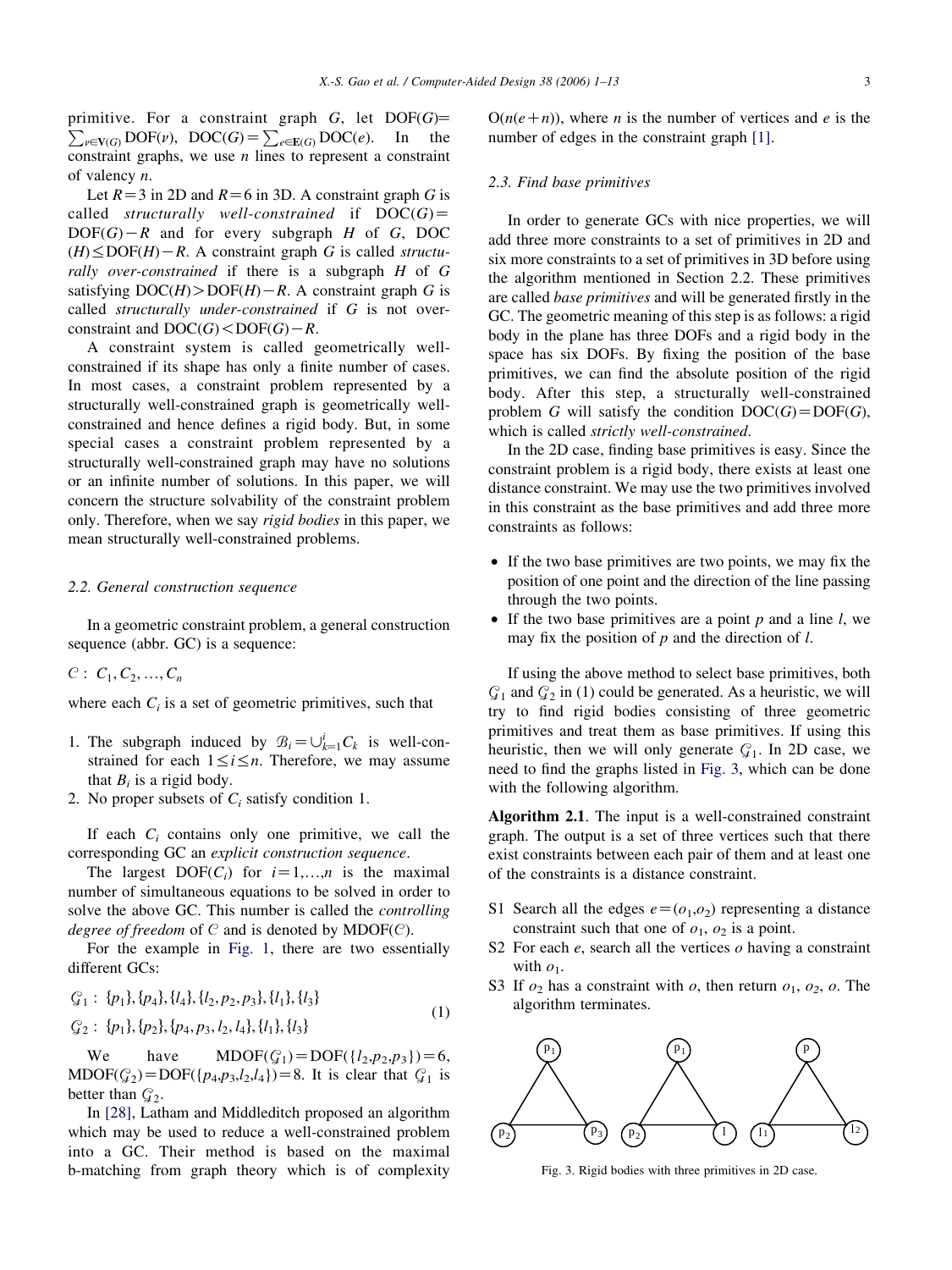

Fig. 4. Rigid bodies with two or three primitives in 3D case.

Let e be the number of edges  $l_1, \ldots, l_e$  in the graph G, and  $d_i$  the number of constraints involving  $l_i$ . Then the main loop in Step 1 will execute e times. The loop in Step 2 for an edge  $l_i$  will execute  $d_i$  times. If using an adjacent matrix to represent the graph, Step 3 needs only one operation. Therefore, the complexity of the algorithm is:

$$
\sum_{i=1}^{e} \sum_{j=1}^{d_i} O(1) = \sum_{i=1}^{e} O(d_i) = O\left(\sum_{i=1}^{e} d_i\right) = O(e)
$$

The last step is true because  $\sum_{i=1}^{e} d_i = 2e$ , since each constraint involving two primitives.

To find base primitives for a 3D constraint problem, we first try to find a rigid body consisting of two or three primitives in the constraint problem. The four graphs in Fig. 4 represent such rigid bodies in 3D. The first diagram in Fig. 4 represents three cases: three points, two points and one plane, one point and two planes. The third diagram in Fig. 4 represents two cases: a line and a point or a line and a plane.

The following algorithm tries to find a set of base primitives by first finding a rigid body with two or three primitives. If such rigid bodies do not exist, we will select a distance constraint and use the primitives involved in this constraint as the base primitives. The reason is that a rigid body always contains at least one distance constraint.

Algorithm 2.2. The input is a well-constrained constraint graph for a 3D problem. The output is a set base primitives.

- S1 Find the first and fourth diagram in Fig. 4 with Algorithm 2.1. If such a sub-graph is found, then add six constraints to fix the position of the rigid body and return the three primitives as base primitives. For instance, if the three primitives are three points  $p_1$ ,  $p_2$ ,  $p_3$ , we may add the six constraints as follows:  $p_1=(0,0,0)$  is fixed as the origin;  $p_2=(d_1,0,0)$  is a point on the x-axis;  $p_3=(x,y,0)$  is a point on the xy-plane.
- S2 Search all the edges  $e=(o_1,o_2)$  representing a distance constraint DIS( $o_1,o_2$ )=d.
- S3 If  $o_1$  is a line and  $o_2$  is a point, we may add six constraints as follows. Fix  $o_1$  to be the z-axis and  $o_2$ =  $(d,0,0)$  a point on the x-axis.
- S4 If both  $o_1$  and  $o_2$  are lines, we may add six constraints as follows. Add a new point p which is on  $o_2$  and has a distance d to  $o_1$ . Then we may select  $o_1$  and p as base primitives and add six constraints similar as case S3.
- S5 Now  $o_1$ ,  $o_2$  must be points or planes. Since there is a

distance constraint between them, one of them must be a point. Let  $o_2$  be a point. Since a constraint involving a point must be a distance constraint, we may find a third primitive  $\rho_3$  such that there is a constraint  $DIS(o_2, o_3) = d'$ . The three primitives  $o_1$ ,  $o_2$ ,  $o_3$  could have three possibilities.

- S6 If both  $o_1$  and  $o_3$  are points, we may add the following six constraints:  $o_2=(0,0,0), o_1=(d,0,0), o_3=(x,y,0).$
- S7 If  $o_1$  is a point and  $o_3$  is a plane, add six constraints as follows. Take  $o_3$  to be the xy-plane;  $o_2 = (0,0,d')$  a point on the *z*-axis; and  $o_1$  a point in the *xz*-plane.
- S8 If both  $o_1$  and  $o_3$  are planes, we may add a new point p which is the foot of the perpendicular line drawn from  $\mathfrak{o}_2$ to  $o_1$  and treat the problem similar as case S7.

Let us look at the constraint problem in Fig. 5(a), where each line represents a distance constraint between two points. For this problem, there are three essentially different GCs  $C_1$ ,  $C_2$ ,  $C_3$ :

$$
C_1: \{P\}, \{Q\}, \{A\}, \{B\}, \{C\}, \{D\}, \{U, V, W\}
$$

$$
C_2: \{P\}, \{Q\}, \{U\}, \{V\}, \{W\}, \{A, B, C, D\}
$$

$$
C_3: \{W\}, \{D\}, \{P, Q, A, B, C, D, U, V\}
$$

It is clear that the GCs depend on the base primitives. The base primitives for GCs  $C_1$ ,  $C_2$ , and  $C_3$  are  $\{P, QA\}$ ,  $\{P,Q,U\}, \{W,D,C\},$  respectively. Actually, if using Algorithm 2.2 to select base primitives, only  $C_1$  and  $C_2$  could be generated.

We have  $MDOF(\mathcal{C}_1) = DOF({U,V,W}) = 9$ ,  $MDOF(\mathcal{C}_2)$  $= DOF({A,B,C,D})=12$ ,  $MDOF(C_3)=DOF({P,Q,A,B},$  $(C, U, V)$  = 21. It is clear that  $C_1$  is the best GC. To solve this problem directly without decomposition, we need to solve 21 quadratic equations. Using  $C_1$ , we need only to



Fig. 5. A 3D constraint problem.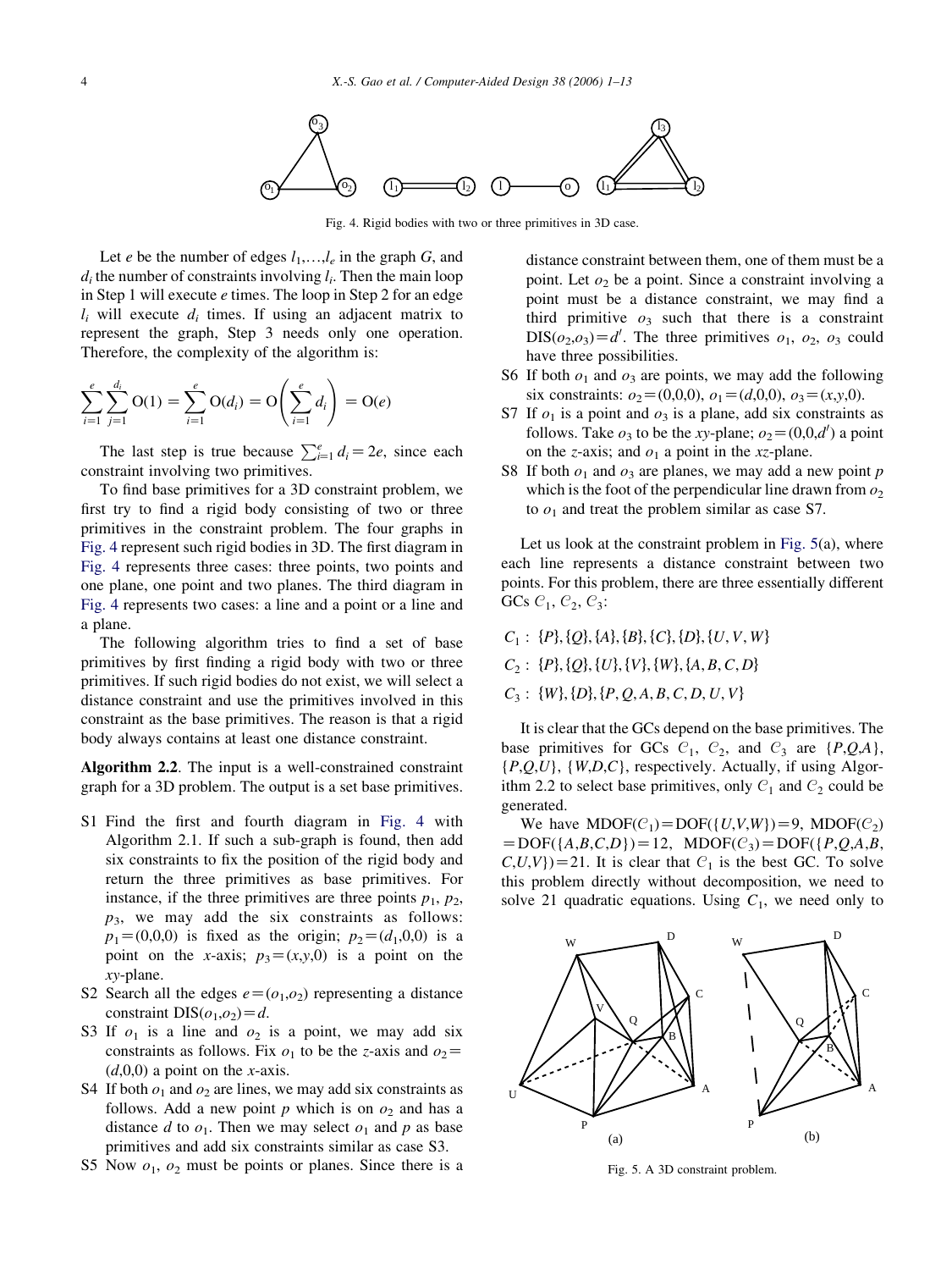solve nine quadratic equations. In the next section, we will show that the problem can be further simplified to solve one quadratic equation.

# 3. A C-tree decomposition algorithm

#### 3.1. A general decomposition tree: C-tree

In order to define the C-tree, we introduce the concept of deficit, which is a generalization of the deficit function defined in [21].

The *deficit* of a geometric constraint graph  $G$  is defined as

 $deficit(G) = Dof(V(G)) - Doc(E(G)) - R$ 

where  $R=3$  or 6 in 2D or 3D cases, respectively. If G is a structurally well-constrained problem then deficit  $(G) = 0$ . If G is not structurally over-constrained then deficit  $(G) \geq 0$ .

Theorem 3.1. Let G be a structurally well-constrained graph, H, I, S subgraphs of G such that  $V(I) = V(H) \cap V(S)$ and there exist no constraints between vertices in  $V(H)$  –  $V(I)$  and  $V(S) - V(I)$  (Fig. 6). Then we have deficit (H) + deficit  $(S) =$ deficit  $(I)$ . If H is also structurally wellconstrained, we have deficit  $(S) = \text{deficit} (I)$ .

**Proof.** Since  $V(I) = V(H) \cap V(S)$  and there exist no constraints between vertices in  $V(H) - V(I)$  and  $V(S)$  $V(I)$ , we have  $DOF(V(H)) + DOF(V(S)) - DOF(V(I)) =$  $DOF(V(G))$  and  $DOC(E(H)) + DOC(E(S)) - DOC(E(I))=$  $DOC(\mathbf{E}(G))$ . Thus deficit  $(H)$  + deficit  $(S)$  – deficit  $(I)$  =  $DOF(V(H)) + DOF(V(S)) - DOF(V(I)) - (DOC(E(H)) +$  $DOC(\mathbf{E}(S)) - DOC(\mathbf{E}(I)) - R = DOF(\mathbf{V}(G)) - DOC(\mathbf{E}(G))$  $-R=0$ . The last equation is due to the fact that G is structurally well-constrained.  $\Box$ 

Let  $G$  be a structurally well-constrained graph and  $H$  a structurally well-constrained subgraph of G. Let I be the set of vertices  $u \in H$  such that there exists at least one constraint between u and a vertex in  $V(G)-V(H)$ . If  $I \neq V(H)$ , H is called a faithful subgraph. The importance of a faithful subgraph is that we can use it to reduce the original problem into two smaller ones.

Let  $H$  be a faithful subgraph of  $G$ . We may construct a split subgraph S of G with H as follows:  $V(S) = (V(G) V(H) \cup I$ , where I is defined in the preceding paragraph. If S is structurally well-constrained, S is the split subgraph. Otherwise, by Theorem 3.1, deficit  $(I)$  = deficit  $(S)$ . Then we may add deficit  $(I)$  *auxiliary constraints* between vertices in I to make the new graph S structurally well-constrained.



Fig. 6. The relation between the faithful and split subgraphs.

This can be done with the algorithm in [28]. The algorithms in [7,22] can also be used to obtain a structurally wellconstrained problem in certain cases. This new graph S is called the split subgraph.

For instance, let G be the graph in Fig.  $5(a)$ , H the subgraph of G induced by  $\{W, U, V, P, Q\}$ . Then H is a faithful subgraph of G, because  $I = \{W, P, Q\} \neq V(H)$ . The split subgraph S is the one in Fig.  $5(b)$ , where the constraint between  $W/P$  is the auxiliary constraint. The geometric meaning is as follows. We first solve the constraint problem  $H$ , which is a rigid body. To solve the remaining part S, we need to add an auxiliary constraint between W/P to make S a well-constraint problem. This is possible because, we may solve the problem represented by  $H$  and we may use the information from  $H$ to determine the distance between W/P. Then the solution of G is reduced to the solution of two smaller problems  $H$  and  $S$ .

**Definition 3.2.** A C-tree for a constraint graph  $G$  is a binary tree. The root of the tree is  $G$ . For each node  $N$  in the tree, its left child  $L$  and right child  $R$  are as follows:

- 1. L is a faithful subgraph of N and R is the split subgraph of  $N$  with  $L$ ; or
- 2. *L* is a GC for *N* and  $R = \emptyset$ .

All leaves are GCs.

Continue with the example in Fig.  $5(a)$ .  $H=$  $\{W, U, V, P, Q\}$  is a faithful subgraph. The split subgraph S is the one in Fig.  $5(b)$ . Then H and S are the left and right children of G in the C-tree in Fig. 7. The left children for  $H$ and S are their GCs, respectively.

We may say that the C-tree is a natural generalization for the s-tree from [21]. In an s-tree, when a problem is divided into two smaller problems  $P_1$  and  $P_2$ ,  $P_1$  and  $P_2$  always have two common primitives. In a C-tree,  $P_1$  and  $P_2$  could have any number of common primitives.

After a C-tree is obtained, we may use it to solve the constraint problem as follows.

**Algorithm 3.3.** The input is a C-tree  $T$ . The outputs are the coordinates of the geometric primitives:

S1 We do a left to right depth-first search of the C-tree and consider three cases: S2, S3, or S4.



Fig. 7. A C-tree for the problem in Fig. 5.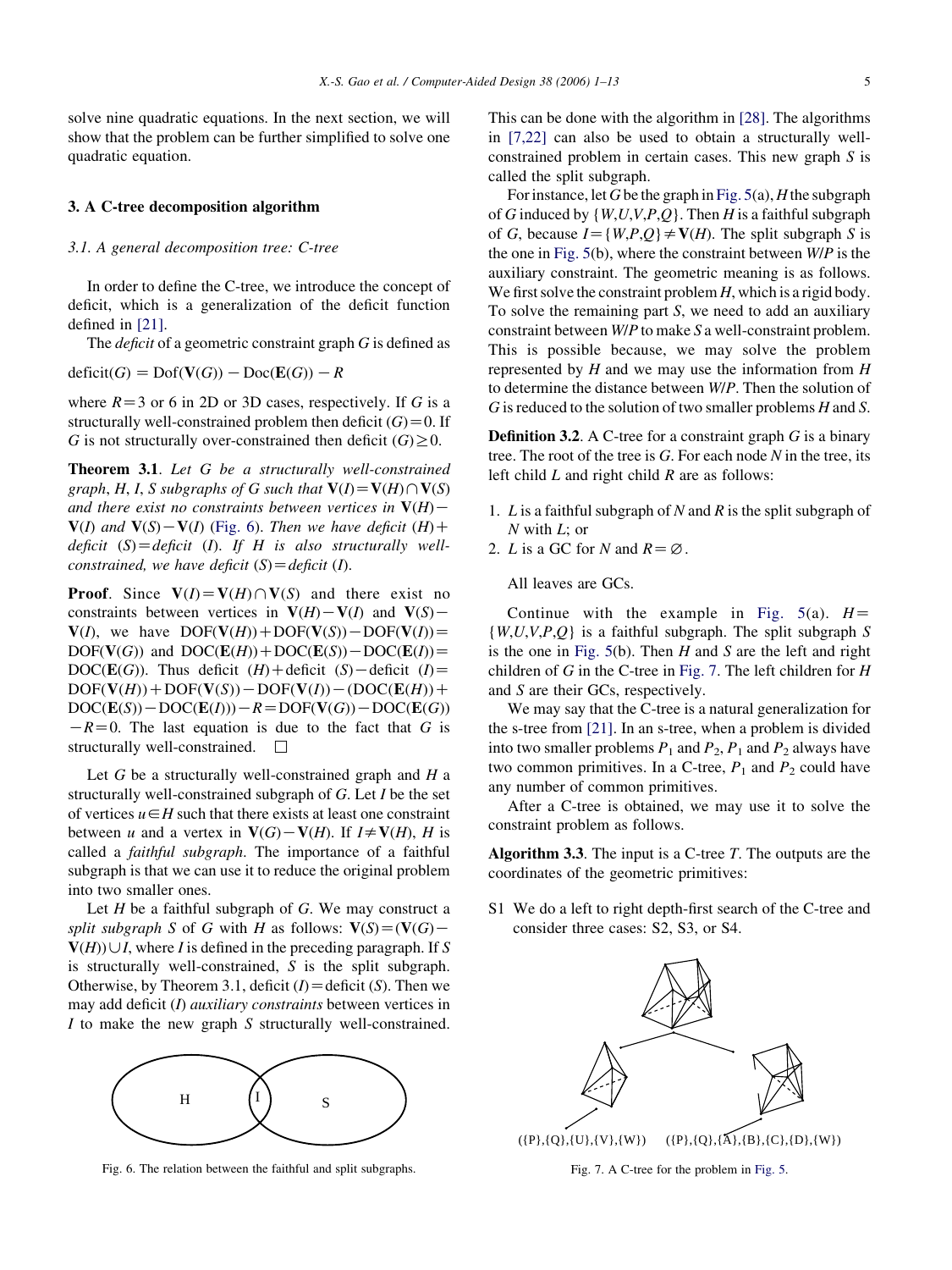- S2 The current node  $N$  is a GC. The problem is reduced to the computation of a GC which will be discussed in Section 4.
- S3 The current node  $N$  only has the left child  $L$ , which is a  $GC$ . In this case,  $L$  is evaluated and  $N$  is solved.
- S4 The current node N has two children. Due to the depthfirst search procedure, we already solved the left child L which is a rigid body. From  $L$ , we may compute the numerical values for the auxiliary constraints in the right child R. Now the right child becomes a structurally wellconstrained problem. We may solve the right child recursively with this algorithm and merge the left and right children together to get the information about N.

Note that the merging of the left and right children is easy, since they are connected by sharing several geometric primitives. We omit the details and illustrate the procedure with an example. If L and R share three points  $p_1$ ,  $p_2$ ,  $p_3$ , a merging process is given below. Let  $p_{1,i}$  and  $p_{2,i}$  be the corresponding points of  $p_i$  in L and R. We may fix R and move L to a correct position as follows. First, do a translation  $p_{2,1}-p_{1,1}$  to L so that L and R will share the same point  $p_1$ . Second, do a rotational around point  $p_1$  to L so that L and R will share the same point  $p_2$ . Third, do a rotation around line  $p_1p_2$  to L so that L and R will share point  $p_3$ . Now the relative position of  $L$  and  $R$  are fixed.

It is clear that all leaves of a C-tree are GCs and hence the computation of a C-tree is reduced to the computation of GCs. We define the controlling degree of freedom of a C-tree  $T$  MDOF( $T$ ) to be maximal MDOF( $C$ ) for all leaves C of T. A C-tree T for constraint graph G is called *minimal* if  $MDOF(T)$  is the smallest for all possible C-trees of G.

To solve the problem in Fig. 5(a) with the C-tree in Fig. 7, we first compute the left child of the root using the explicit construction sequence  $\{P\}$ ,  $\{Q\}$ ,  $\{U\}$ ,  $\{V\}$ ,  $\{W\}$ . Then, we may compute the distance between P/W and solve the right child using the explicit construction sequence  $\{P\}$ ,  $\{Q\}, \{A\}, \{C\}, \{D\}, \{W\}.$  In this way, to solve the problem in Fig. 5, we need only to find the intersection of three spheres, which can be reduced to the solution of one quadratic equation.

# 3.2. An algorithm to find a C-tree

Algorithm 3.4. The input is a structurally well-constrained graph G. The output is a C-tree for G.

Let  $T = G$  as the initial value.

- S1 Select a set of base primitives with Algorithms 2.1 and 2.2. After three (2D case) or six (3D case) new constraints are added, we obtain a new graph H from T.
- S2 With the algorithms in [28], we may find a GC for  $H$

 $C: C_1, ..., C_m$ 

such that the base primitives will always appear first in the GC. Using Proposition 4.3 to decide whether  $C$  is angular conflict. If it is, the problem generally has no solutions and the algorithm terminates.

S3 If  $|C_i|=1$  for some *i*, it is relatively easy to compute  $C_i$ . We merge all the neighboring  $C_i$  containing only one primitive into one set to obtain a reduced GC:

 $C' : C'_1, ..., C'_s.$ 

- S4 If  $s=1$ , then H can be solved by explicit constructions and  $C$  is a construction sequence for  $H$ . We may generate a C-tree from  $C$  as follows: the left child of T is  $C$  and the right child is the empty set. The algorithm terminates.
- S5 Let  $\mathcal{B}'_i = \bigcup_{j=1}^i C'_j$  and k the smallest number satisfying the following condition. There exists at least one primitive  $o \in \mathcal{B}'_k$  such that there are no constraints between o and primitives in  $C_i$ ,  $i = k+1,...,s$ . If such a k does not exist, let  $k=s$ .
- S6 If  $k = s$ , there exist no faithful subgraphs in this GC. Find a set of new base primitives for T to generate a new H as done in S1 and go to S2. If no new base primitives exist, we have to solve G with the GC  $\mathcal{C}$ . We may generate a C-tree for T as follows: the left child of T is  $C$  and the right child is the empty set. The algorithm terminates.
- S7 Otherwise,  $k < s$ . Now  $\mathcal{B}'_k$  induces a faithful subgraph F. We build the C-tree as follows. The left child of  $T$  is  $F$ . The left child of F is the GC:  $C_1, \ldots, C_d$  where d is an integer satisfying  $\bigcup_{j=1}^d C_j = \mathcal{B}'_k$ ; the right child of F is the empty set. The right child of T is the split subgraph  $G'$  of G with F. Set  $T = G'$  go to S1.

Let  $n$  and  $e$  be the numbers of vertices and edges in  $G$ . As mentioned in Section 2.2, Step S1 has complexity  $O(e)$ . In S2, we need to use the maximal b-matching from graph theory to find a GC, which has complexity  $O(n(n+e))$  [1]. Steps S3–S5 are linear in terms of *n* and *e*. Therefore, S2 is the controlling step for the loop started at step S6. At the worst case, the loop started by S6 could run for  $O(e)$  times, since the number of base primitives is linear in terms of  $e$ . The loop started at S7 could run  $n$  times. Therefore, the total complexity of the algorithm is  $O(n^2(n+e)e)$ .

We may modify Algorithm 3.4 to find the minimal C-tree for G by searching all the possible base primitive sets in Step S1. For a given set of base primitives, the generated GC is unique due to the fact that the corresponding strong connected sets in the graph decomposition is unique [28]. Therefore, by searching all the possible base primitives, we have obtained all the GCs and thus all the possible C-trees for the problem.

# 3.3. Working examples

Let  $G$  be the graph in Fig.  $5(a)$ , which is also the root of the C-tree. In Step S1 of Algorithm 3.4, we select  $P$ ,  $Q$ ,  $U$  as the base primitives. In other words, we will construct G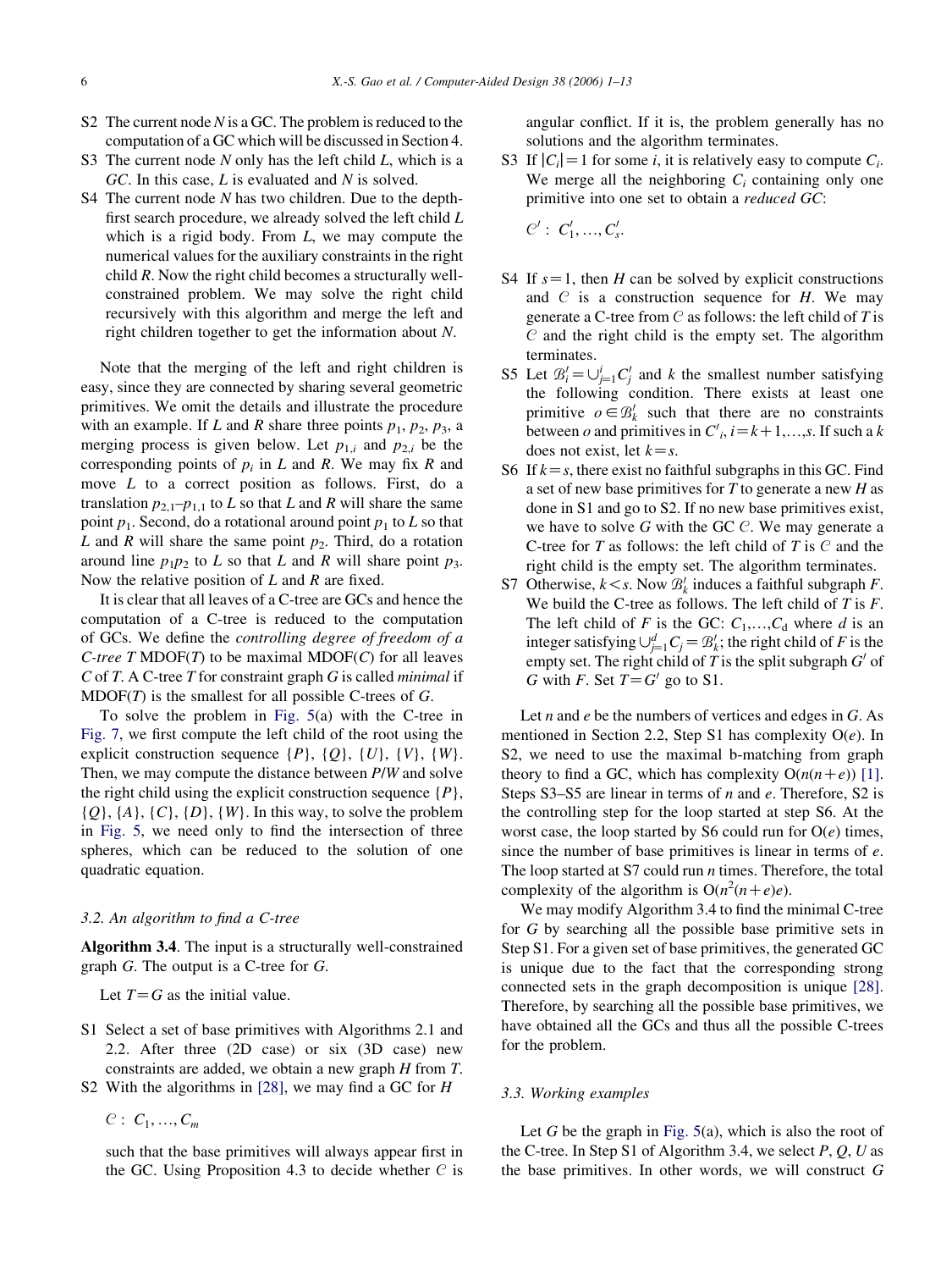starting from these points. In S2, we generate the following GC:

# C : {P}, {Q}, {U}, {V}, {W}, {A, B, C, D}

In S3, the single points in  $C$  are collected together to form the following reduced GC:

 $C'$ : {P, Q, U, V, W}, {A, B, C, D}

Step S4 does nothing. In S5,  $k=1$  since we may choose  $o=U$ . In S6,  $k\neq s=2$  so nothing is done. This means that  $C_1' = \{P, Q, U, V, W\}$  is a faithful subgraph. In S7, new notes are added to the C-tree. The left child of the root is  $C_1'$  and the left child of  $C_1'$  is the following construction sequence:

# $C_4$ : {P}, {Q}, {U}, {V}, {W}

The right child of the root is the split subgraph of  $H$  by  $C_1'$ , which is the graph in Fig. 5(b). Details on how to generate the split subgraph is given in Section 3.1. Now, we may repeat the above process for the right child, which can be generated with the following GC:

 $C_5$ : {P}, {Q}, {A}, {B}, {C}, {D}, {W}

Now the C-tree in Fig. 7 is generated. Basically speaking, to solve the problem, we need to solve two GCs:  $C_4$  and  $C_5$ . Since MDOF( $C_4$ )=MDOF( $C_5$ )=3, which is the simplest case we could have.

Fig. 8 is a more difficult constraint problem, where each edge represents a distance between two points. Fig. 9 is the C-tree for it. In Algorithm 3.4, we select points A, B, C as the base primitives. Latham–Middleditch's algorithm will give a GC as follows:

 $\mathcal{D}_1$  : {A}, {B}, {C}, {D}, {E, F, G, H}, {I, L, J, K}

The reduced GC in S3 is:

 $D_1$ : {A, B, C, D}, {E, F, G, H}, {I, L, J, K}

In S5,  $k=2$ , which will lead to the children of the root (Fig. 9).

Note that the problem in Fig. 5(a) could be solved with the cluster merging method proposed in [16]. But the problem in Fig. 8 cannot be simplified with the cluster formation method.



Fig. 8. A 3D constraint problem about 12 points.



Fig. 9. C-tree for the constraint problem in Fig. 8.

### 4. Basic merge patterns

With a C-tree decomposition, solving of a constraint problem is reduced to the solving of a GC. In this section, we will show how to solve a GC. Suppose that we want to solve a constraint problem represented by a GC:

$$
C: C_1, C_2, ..., C_n
$$
 (2)

All we need to do is to determine  $C_i$  based on  $C_1, \ldots, C_{i-1}$ . Let:

$$
\mathcal{B} = \bigcup_{k=1}^{i-1} C_k, \quad \mathcal{U} = C_i
$$

We call the problem of determining  $U$  based on  $B$  basic merging pattern.  $U$  and  $B$  are called the dependent objects and the base objects, respectively. From the definition of GCs, a basic merge pattern  $(\mathcal{B}, \mathcal{U})$  has the following properties:

- 1.  $\mathcal B$  and  $(\mathcal B \cup \mathcal U)$  are rigid bodies.
- 2. There is no subset V of U such that  $(\mathcal{B} \cup V)$  is a rigid body.

The sum of  $DOC(e)$  for all edges e between  $\mathcal{B}$  and  $\mathcal{U}$ , denoted by  $CN(\mathcal{B}, \mathcal{U})$ , describes an important natural of the merging step, and is called the connection number. Since both  $\mathcal B$  and  $(\mathcal B \cup \mathcal U)$  are rigid bodies, we need exactly  $DOF(U)$  constraints to determine U. In other words, we have

$$
CN(\mathcal{B}, \mathcal{U}) + DOC(\mathcal{U}) = DOF(\mathcal{U})
$$
\n(3)

# 4.1. Classification of 2D basic merge patterns

Theorem 4.1. In a 2D constraint problem, we have:  $2 \leq CN(B, U) \leq |U|$ 

**Proof.** Since  $\mathcal U$  contains at least one element and  $\mathcal B$  is a rigid body, CN $(\mathcal{B}, \mathcal{U}) > 2$ . If  $|\mathcal{U}| > 1$  then for every vertex v in U there exists at least one constraint between  $\nu$  and another vertex in V. Otherwise,  $\nu$  can be determined by  $\beta$ alone, which contradicts to the minimum property of  $U$ .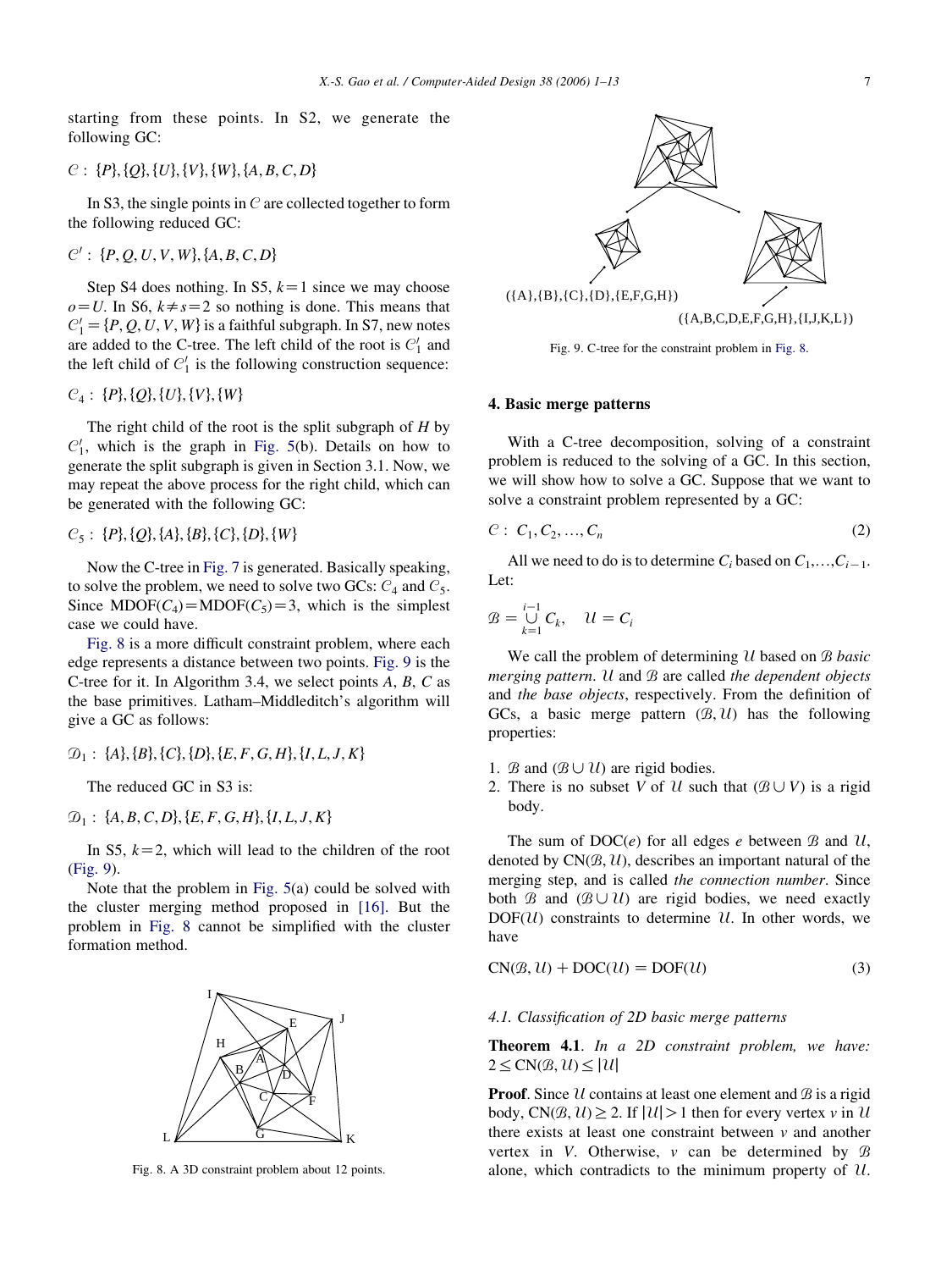

Fig. 10. The 2D general Stewart platform.

Then, there exist at least  $(2 \times |U|)/2=|U|$  constraints between primitives in U, i.e.  $DOC(\mathcal{U})\ge|\mathcal{U}|$ . We have  $DOC(U) = 2|U|$  since all the geometric primitives are of DOF two. By (3),  $CN(\mathcal{B}, \mathcal{U}) = DOF(\mathcal{U}) - DOC(\mathcal{U}) \leq$  $2|U|-|U|=|U|$ .  $\Box$ 

Based on  $CN(B, U)$ , the solution of a basic merge pattern  $(\mathcal{B}, \mathcal{U})$  can be divided into the following three cases:

- 1. If CN $(\mathcal{B}, \mathcal{U}) = 2$ , U consists of one geometric element o, and  $o$  can be constructed explicitly.
- 2. If  $CN(\mathcal{B}, \mathcal{U}) = 3$ , by (3),  $DOC(\mathcal{U}) = DOF(\mathcal{U})-3$ . Hence U is a rigid body and can be solved independently of  $\mathcal{B}$ . To solve this basic merge pattern, we may first solve  $U$ and then assemble two rigid bodies  $\mathcal B$  and  $\mathcal U$  according to three constraints.

This case deserves special attention. A basic merge pattern  $(\mathcal{B}, \mathcal{U})$  satisfies condition  $CN(\mathcal{B}, \mathcal{U}) = 3$  is called a generalized Stewart platform (abbr. GSP). Detailed description of GSP may be found in Section 4.2. Fig. 10 is the illustration of a 2D GSP. The problem is to determine the position of  $U$  assuming that (1) the position of  $\mathcal B$  is known; (2) U has been solved, that is, the relative positions of the geometric primitives in  $U$  are known; and (3) the values of the three constraints between  $\mathcal{B}$  and  $\mathcal{U}$  are given. Closed-form solutions to the 2D GSP have been found [11].

3. If  $CN(\mathcal{B}, \mathcal{U}) > 3$ , the problem becomes more complicated. Now  $\mathcal U$  is not a rigid body anymore. We need to use the constraints inside  $\mathcal U$  and those between  $\mathcal U$  and  $\mathcal B$ to determine  $U$ . We will use the numerical computational method proposed in [14] to solve these kinds of problems.

As an example, the basic merging patterns for the case  $|U|=5$  are shown in Fig. 11. In these diagrams, we use circles to represent the vertices with two degrees of freedom, circles labelled  $\bf{R}$  to represent the rigid bodies, and the thin lines to represent the constraints between  $\mathcal{B}$  and  $\mathcal{U}$ .

In Fig. 11,  $U$  is treated as a set of geometric elements. We may further to decompose  $\mathcal U$  as a set of rigid bodies if possible. This will simplify the problem greatly. In Fig. 12, the six merging patterns for case  $|U|=5$  in Fig. 11 are simplified to three patterns. Actually, these patterns represent more cases, because the rigid bodies in these patterns may be of any size. The first two cases are used in [29] as basic patterns to solve constraint problems.

#### 4.2. Classification of 3D basic merge patterns

**Theorem 4.2.** In a 3D constraint problem, let  $V_3$  be the set of points and planes on the dependent object  $U$ ,  $V_4$  the set of lines on U. We have  $3 \le CN(B, U) \le DOF(U)$  $|U|=2|V_3|+3|V_4$ 

**Proof.** Since  $\mathcal{U}$  contains at least one geometric primitive and  $B \cup U$  is a rigid body, CN $(B, U)$  should be greater than or equal to the degree of freedom for one primitive. Hence  $CN(B, U) \geq 3$ . From [28], U can be changed to a strongly connected directed graph. Since a strongly connected graph with *n* vertices has at least *n* edges,  $U$  contains at least | $U$ | constraints, i.e.  $DOC(\mathcal{U})\geq|\mathcal{U}|$ . Since both B and  $B\cup\mathcal{U}$  are rigid bodies, we need exactly  $DOF(\mathcal{U}) = 3|V_3| + 4|V_4|$ constraints to determine  $U$ . In other words, we have

CNðB; UÞ CDOCðVÞ Z DOFðUÞ Z3jV3j C4jV4j Thus CNðB; UÞ%DOFðUÞKjUjZ2jV3jC3jV4j. ,

Based on  $CN(B, U)$ , the solution of a basic merge pattern  $(\mathcal{B}, \mathcal{U})$  can be divided into the following cases:

- 1. If CN $(\mathcal{B}, \mathcal{U}) = 3$ , U consists of a point or a plane, which can be constructed explicitly.
- 2. If  $CN(\mathcal{B}, \mathcal{U}) = 4$ ,  $\mathcal{U}$  consists of a line, which can be constructed explicitly.
- 3. If CN $(\mathcal{B}, \mathcal{U}) = 5$ , U consists of a line l and several points on *l*. Suppose that there are *m* points  $p_i$ ,  $i=1,...,m$  on *l*. After renaming the points,  $DIS(p_i, p_{i+1}), i=1,...,n-1$ must be known. Otherwise,  $DOF(U) > 5$  which is contradict to the fact that  $CN(B, U) = 5$ .



Fig. 11. Basic merging patterns consisting of five primitives.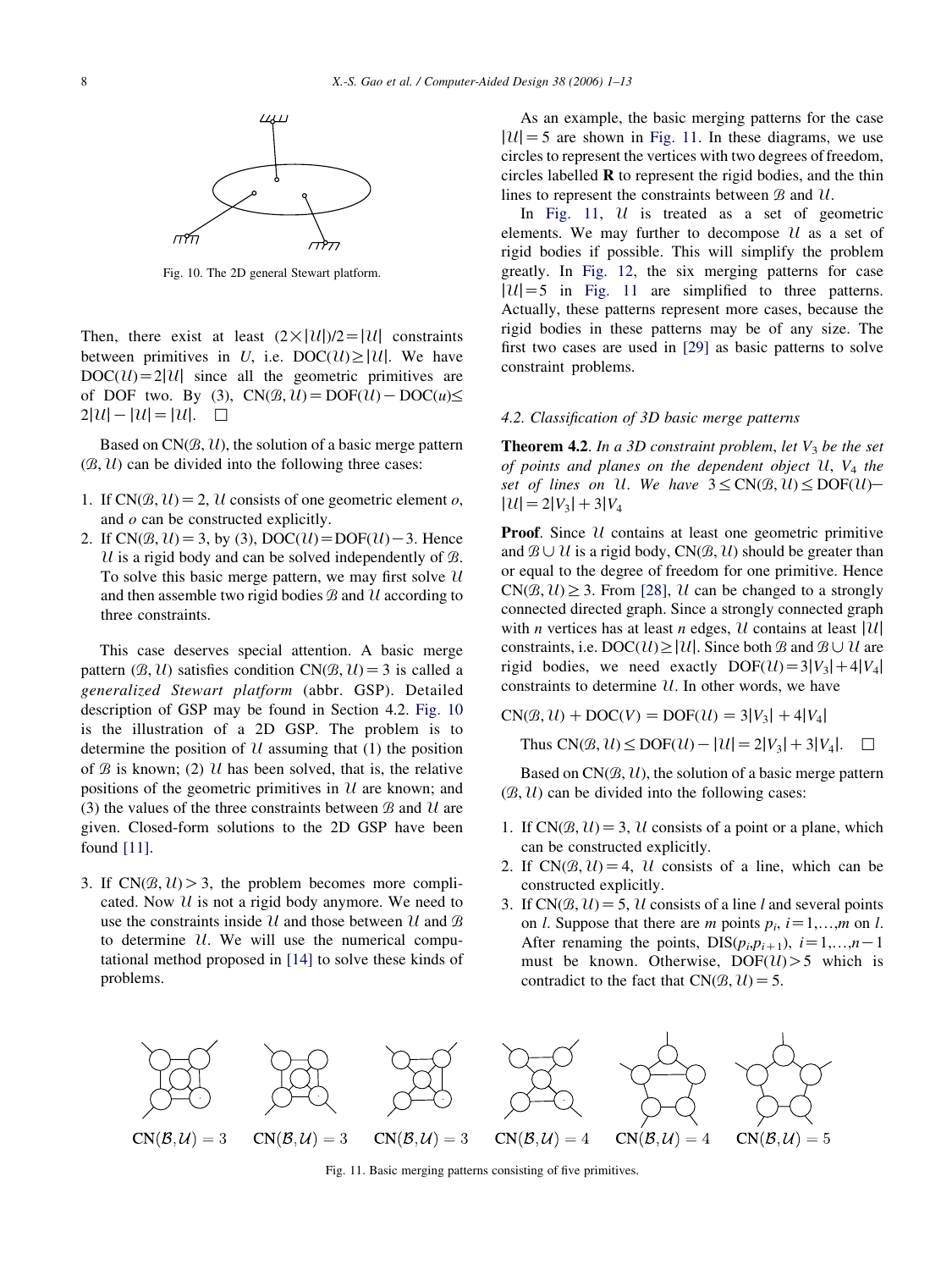

Fig. 12. Basic merge patterns for rigid bodies.

- 4. If  $CN(B, U) = 6$ , by (3),  $DOC(U) = DOF(U) 6$ . Hence U is a rigid body and can be solved independently of  $\mathcal{B}$ . To solve this basic merge pattern, we may first solve  $\mathcal U$ and then assemble two rigid bodies  $B$  and  $U$  according to six constraints.
- 5. If  $CN(\mathcal{B}, \mathcal{U}) > 6$ , the problem becomes more complicated. Now  $U$  is not a rigid body anymore. We need to use the constraints inside  $\mathcal U$  and those between  $\mathcal U$  and  $\mathcal B$ to determine  $\mathcal U$ . Techniques from AI could be used to simplify some of the cases [5]. Generally, we will use the numerical computational method proposed in [14] to solve these kinds of problems.

Let  $(\mathcal{B}, \mathcal{U})$  be a basic merging pattern such that  $CN(\mathcal{B}, \mathcal{U}) = 6$ . Then both  $\mathcal{B}$  and  $\mathcal{U}$  are rigid bodies. Hence, it may be considered as an assembly problem. We need to assemble two rigid bodies according to six constraints. This problem can be divided into four cases:

- 3D3A There are three distance and three angular constraints between  $B$  and  $U$
- 4D2A There are four distance and two angular constraints between  $B$  and  $U$
- 5D1A There are five distance and one angular constraints between  $\mathcal B$  and  $\mathcal U$
- 6D All the six constraints between  $\beta$  and  $\mathcal{U}$  are distance constraints

We cannot have more than three angular constraints due to the fact that a 3D rigid body only need three angular constraints to determine its directions.

This case deserves special attention because it is closely related to the famous Stewart Platform [4], which is a 6D basic merge pattern where all distance constraints are between points. This platform is extensively studied



Fig. 13. The 3D GSP.



Fig. 14. A 3D3A GSP.

because it has many important applications. For a survey, please consult [4]. Most of the work on Stewart platform is focused on the forward displacement problem: for a given position of  $B$  and a set of values of the distances, to determine the position of  $U$ . This is exactly what we are trying to do in solving a basic merge pattern.

The system  $(\mathcal{B}, \mathcal{U})$  satisfying  $CN(\mathcal{B}, \mathcal{U}) = 6$  will be called a generalized Stewart platform (abbr. GSP). Fig. 13 is an illustration of a GSP in 3D. Fig. 14 is a 3D3A GSP, where  $B$  and  $U$  (the three lines perpendicular to each other) are connected with three rotational and three distance constraints. In [10], we have given the upper bounds for the number of solutions for all GSPs and closed-form solutions for the 3D3A GSPs.

#### 4.3. Detection of angular conflict

In the above, we only concern the structure of the basic merge patterns. It could happen that a structurally wellconstrained problem may have no solutions. One such case is to have too many angular constraints, which can be easily detected. If one of the following cases occurs in a basic merge pattern  $(B, U)$ , we say that it is an *angular* conflict pattern.

- 1. In 2D case, a line in  $\mathcal U$  has more than one angular constraints with elements in  $\mathcal{B}$ . In 3D case, a plane or a line in  $U$  has more than two angular constraints with elements in  $\mathcal{B}$ .
- 2. In 2D case, if  $CN(\mathcal{B}, \mathcal{U}) = 3$  and there are more than one angular constraints between  $\mathcal{B}$  and  $\mathcal{U}$ . If  $CN(B, U) = 3$ , both B and U are rigid bodies and we need only one angular constraint to determine the rotational degree of freedom of  $U$ . In 3D case, if CN $($  $B, U$  = 6 and there are more than three angular constraints between  $\mathcal{B}$  and  $\mathcal{U}$ .
- 3. In 2D case, let  $l$  be the number of lines in  $U$ . The number for the angular constraint between  $\mathcal U$  and  $\mathcal B$  and between primitives in  $U$  is more than l. In 3D case, let l and  $h$  be the numbers of lines and planes in  $\mathcal{U}$ . The number for the angular constraints between  $\mathcal U$  and  $\mathcal B$ and between primitives in U is more than  $2(l+h)$ .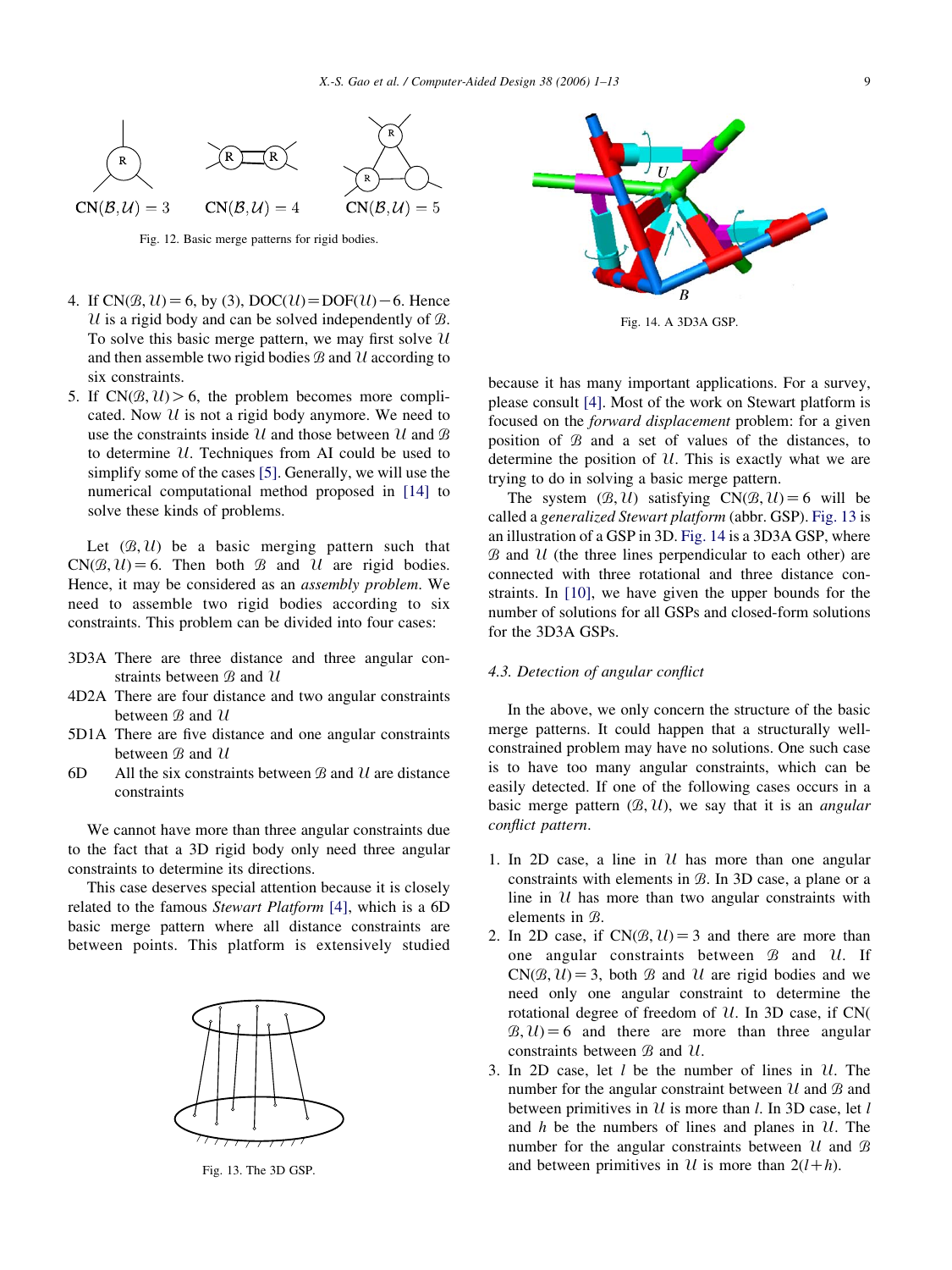A GC involving an angular conflict pattern is called an angular conflict GC.

Proposition 4.3. In general, an angular conflict pattern cannot be realized in the Euclidean space.

Proof. Let us consider the 2D case. Since a line and a rigid body both have one angular (directional) DOF, it is clear that the first two cases in the definition of an angular conflict pattern will lead to angular conflicts and hence cannot be realized in the Euclidean space. In the third case, we may first consider those lines which have angular constraints with lines in  $B$ . By case 1, each line can have only one such constraint and the direction of this line is determined. Let us call them fixed lines. In a similar way, we may consider lines with angular constraints with fixed lines. Repeat the process, we may assume that there are  $t$ lines left and there exist more than  $t$  angular constraints between themselves. But,  $t$  lines have at most  $t$  directional DOFs. The more than  $t$  angular constraints will lead to angular conflicts.  $\Box$ 

### 5. Implementation and experimental results

In this section, we report a software package based on the C-tree decomposition algorithm. The GCS algorithms implemented in the software are for 2D and 3D. The current interface is only for 2D.

#### 5.1. A General framework of GCS

We first give a general framework of GCS, which will be used in our software package. This general framework consists of four major steps.

- 1. Use the algorithm LIM0 in [8] to find explicit construction sequences for the problem. This simple algorithm is of linear complexity and could be used to solve about 80% of the 512 geometry problems in [3].
- 2. If the LIM0 algorithm fails, we use the geometric transformation method to find explicit construction sequences [9]. This is a quadratic algorithm and is complete for drawing constraint problems of simple polygons.
- 3. If the above step fails, we use the C-tree decomposition algorithm to reduce the problem into basic merge patterns, which are the smallest problem we have to solve in order to solve the original problem. This process is illustrated in Fig. 15.
- 4. There are three types of basic merge patterns. The explicit construction means to construct one geometric primitive, which is generally easy. The GSP is to determine the position of one rigid body, which has closed-form solution in 2D [11] and certain cases in 3D [10]. For the general type, we usually do not have closedform solutions. For the problems without closed-form



Fig. 15. Solving a constraint problem.

solutions, we use the numerical method reported in [14] to solve the problem. This method can solve equation systems consisting of 100 quadratic equations in seconds.

# 5.2. The software and experimental results

We have implemented the general framework of GCS introduced in Section 5.1 in our software package MMP/Geometer [13] MMP/Geometer is implemented in Windows environment with  $VC++$ . Although the general framework of GCS can be used to both 2D and 3D problems, the current version of MMP/Geometer only handles 2D problems. This is mainly due to the difficulty to implement a 3D sketch interface.

After the algorithm is selected, we still need to add details in the implementation to enhance the performance of the algorithm. One problem is the ambiguities rising from operations like 'intersection of two circles' or 'intersection of a circle and a line'. These constructions have several solutions. When the user changes a constraint value, the program will compute the position of all points in the figure automatically. Our goal is to keep a continuous movement of

Table 1 Running times and final GCs for problems in Figs. 16 and 17

| Figure | Time in<br>second | Final $GC_s$ in the C-tree                                                                                                                                                                |
|--------|-------------------|-------------------------------------------------------------------------------------------------------------------------------------------------------------------------------------------|
| (a)    | 0.537             | ${P_4, P_3, L_3, L_2, P_2, P_1, L_4, L_1}, {P_7, P_6, L_6, L_5, P_5, L_7, P_8},$<br>$\{(P_4, P_3, L_2), (L_7, L_6, P_5)\}\$                                                               |
| (b)    | 0.513             | ${A,B,C,D,E,F}$ ; ${G,H,I,J}$ ; ${(A,D,F),(G,H,I)}$                                                                                                                                       |
| (c)    | 0.464             | ${A,B,C,D,E,F}; {B,F,G,H,I,J,K,L}$                                                                                                                                                        |
| (d)    | 0.347             | $\{(A,B,C), (D,E,F)\}\; ; \; \{(D,E,F), (G,H,I)\}\;$                                                                                                                                      |
| (e)    | 0.399             | ${A,B,C,D}$ ; {D,E,F,G}; {G,H,I,J}; {J,L,K,A,G,D}                                                                                                                                         |
| (f)    | 0.435             | ${K,L,M,G,H,D}; {A,B,C,D,E,F}; {D,F,J,J,M,N,O}$                                                                                                                                           |
| (g)    | 0.512             | ${A,B,C,I,J,G,H}$ ; {C,D,E,K,L,M,N};<br>${A, C, E, F, O, P, O, R}$                                                                                                                        |
| (h)    | 0.324             | $\{P_2, L_2, P_3, L_5, P_6, L_1\}; \{P_5, L_3, P_4, L_6, P_6, L_4\};$<br>$\{P_1, L_1, L_4, P_6\}$                                                                                         |
| (i)    | 0.397             | ${L_1, P_4, L_3, P_5, L_4, P_6, L_8, P_{11}}$ ; ${P_9, L_7, P_8, L_6, P_7, L_5}$ ;<br>$\{(L_1, L_8, P_6), (P_9, P_8, L_5)\};$<br>${P_1, P_2, P_3, L_0, L_2, L_9, P_{10}, P_{13}, P_{12}}$ |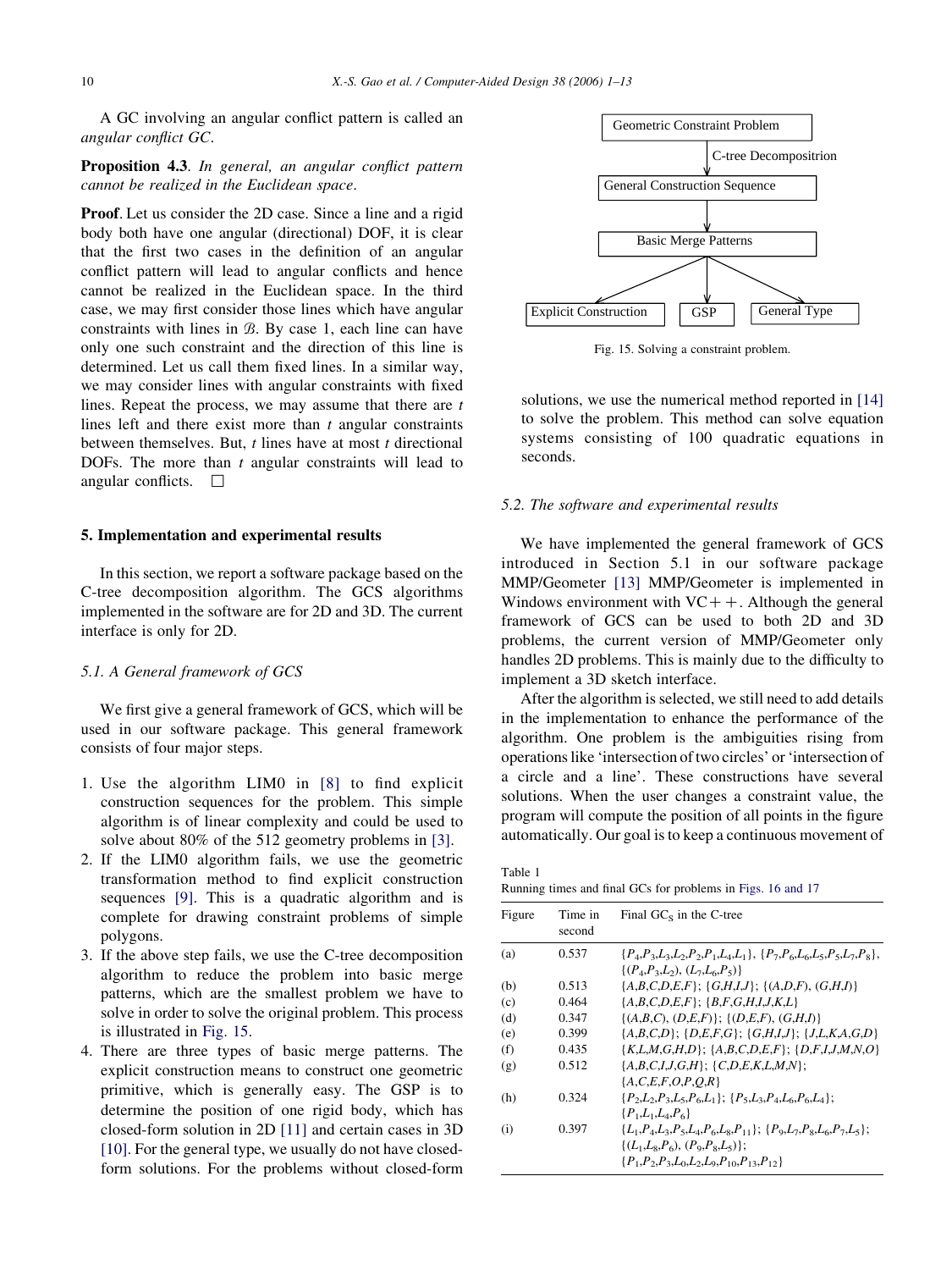

Fig. 16. A 2D constraint problem (a) and its constraint graph.

diagram. In other words, we try to avoid 'jumps.' The problem is solved by comparing the two solutions with the initial positions and then the software will remember the relative position of the relevant elements. For instance, let p be the intersection of two circles with centers  $o_1$  and  $o_2$  in the original figure. After a constraint was changed, we assume that the sign of the signed area of triangle  $po<sub>1</sub>o<sub>2</sub>$  still keeps the same.

Another concern is the speed. While changing the constraint values, we adopt the following strategies to keep the software fast: (1) after a constraint is changed, we need

only to compute the positions for those elements whose positions are affected by the changed constraint in the C-tree. (2) When creating GCs, try to use the constructions which are easier to compute. For instance constructions for points are generally easy to compute than constructions for lines. So we always try to construction lines before points. (3) Optimize the code by using explicit formulas to solve linear and quadratic equations.

Table 1 contains the running time for our software to draw the diagrams and the final GCs in the C-tree. The timings are collected on a PC with a 2.22 GHz CPU.



Fig. 17. Eight constraint problems.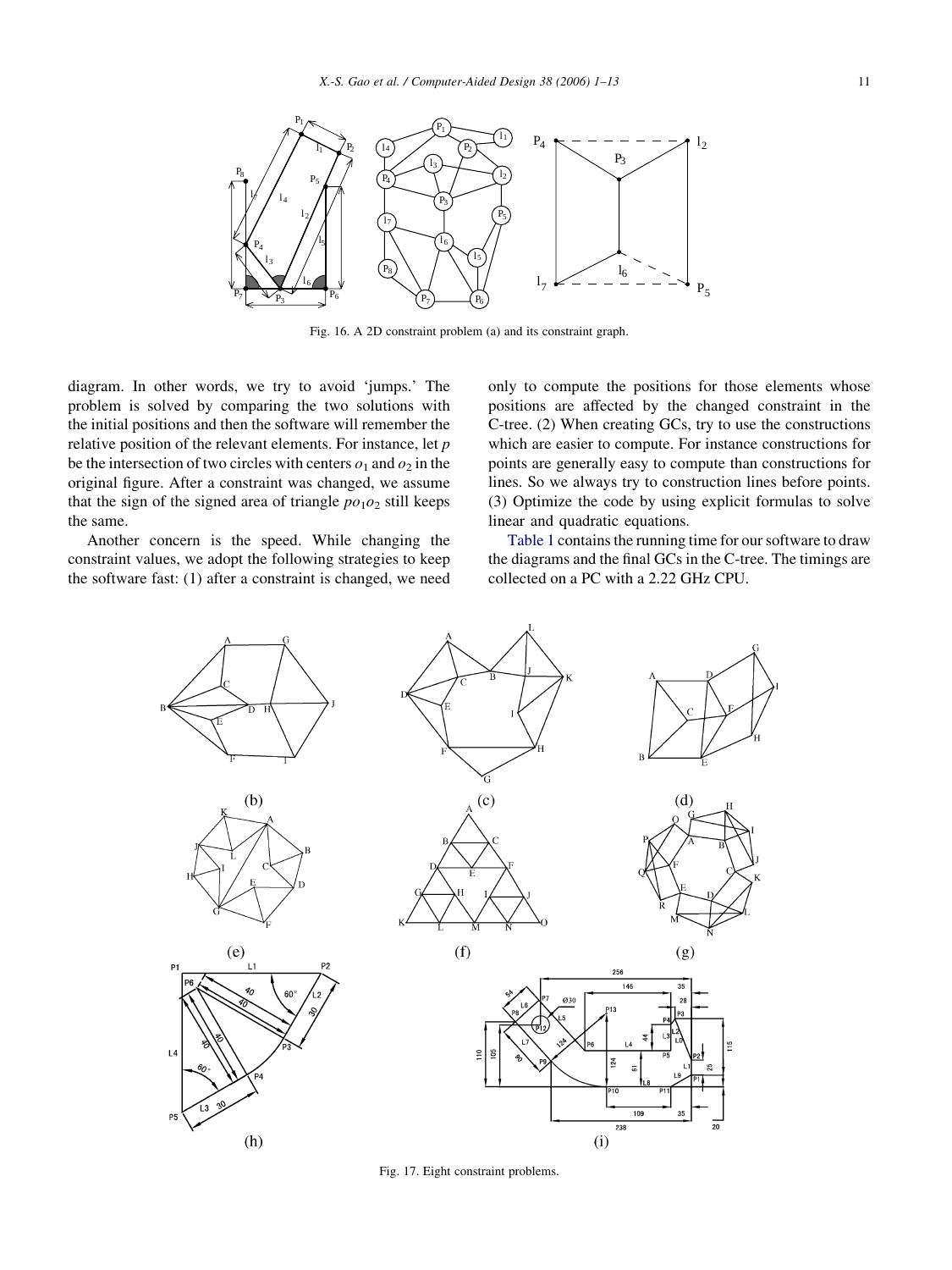We use problem (a) in Fig. 16 to explain the meaning of the data in the table. In Fig. 16, the left figure is the geometric constraint problem and the middle figure is the constraint graph. The final GCs are the leaves of the C-tree. For problem (a), the first GC  $\{P_4, P_3, L_3, L_2, P_2, P_1, L_4, L_1\}$  and the second GC  $\{P_7, P_6, L_6, L_5, P_5, L_7, P_8\}$  are two explicit construction sequences. The third GC  $\{(P_4, P_3, L_2),\}$  $(L_7, L_6, P_5)$  is shown on the right part of Fig. 16, where the dotted lines are the auxiliary constraints. It is a basic merge pattern with  $B=(P_4,P_3,L_2)$  and  $\mathcal{U}=(L_7,L_6,P_5)$ . In problems  $(b)$ – $(g)$  of Fig. 17, the lengths for all the line segments are assumed to be known. The constraint values in problems (h) and (i) are explicitly given.

# 6. Conclusion

A geometric constraint solving procedure usually consists of two phases: the analysis phase, which is to reduce a large geometric constraint problem into several subproblems, and the computation phase, which is to merge the subproblems by numerical or symbolic computation. In this paper, we propose an analysis method which may be used to decompose any constraint problem into smaller rigid bodies if possible. Comparing to other decomposition methods, our method can be used to handle general constraint problems and is easier to understand and implement. Experimental results show that the algorithm finds the smallest decomposition for all the testing examples efficiently.

The merge phase could be very difficult. This is due to the intrinsic difficulty of the constraint problem: there exist constraint problems of any size which cannot be decomposed into smaller rigid bodies. For these problems, we have to solve them with brutal force computation methods. In our software, we use a numerical computation method based on optimization, which can be used to find solutions of a set of equations consisting of up to 100 quadratic equations in seconds [14].

#### References

- [1] Becker E, Brostein M, Cohen H, Eisenbud D, Gilman R. Algorithms Comput Math; 1999;5:331–51.
- [2] Brüderlin B. Using geometric rewriting rules for solving geometric problems symbolically. Theor Comput Sci 1993;116:291–303.
- [3] Chou SC. Mechanical geometry theorem proving. Dordrecht, Netherlands: Reidel; 1988.
- [4] Dasgupta B, Mruthyunjaya TS. The Stewart platform manipulator. Rev Mech Mach Theor 2000;35:15–40.
- [5] Dufourd JF, Mathis P, Schreck P. Geometric construction by assembling solved subfigures. Artif Intell 1998;99:73–119.
- [6] Durand C, Hoffmann CM, Systematic A. Framework for solving geometric constraints analytically. J Symbolic Comput 2000;30(5): 493–529.
- [7] Fudos I, Hoffmann CM. A graph-constructive approach to solving systems of geometric constraints. ACM Trans Graph 1997;16(2): 179–216.
- [8] Gao XS, Hoffmann CM, Yang WQ. Solving spatial basic geometric constraint configurations with locus intersection. Comput Aided Des 2004;36(2):111–22.
- [9] Gao XS, Huang L, Jiang K. A hybrid method for solving geometric constraint problems. In: Richter-Gebert J, Wang D, editors. Automated deduction in geometry. Berlin: Springer; 2001. p. 16–25.
- [10] Gao XS, Lei D, Liao Q, Zhang G. Generalized Stewart–Gough platforms and their direct kinematics. IEEE Trans Robot 2005;21(2):141–51.
- [11] Gao XS, Zhang G. Classification and solving of merge patterns in geometric constraint solving. Proceedings of shape modeling and applications.: IEEE Press; 2003 p. 89–90.
- [12] Gao XS, Zhang G. Geometric constraint solving via C-tree decomposition. ACM SM03, Seattle, USA. New York: ACM Press; 2003 p. 45–55.
- [13] Gao XS, Wang D, Qiu Z, Yang H. <http://www.mmrc.iss.ac.cn/mmp>
- [14] Ge J, Chou SC, Gao X. Geometric constraint satisfaction using optimization methods. Comput Aided Des 2000;31(14):867–79.
- [15] Hoffmann CM, Chiang CS. Variable-radius circles of cluster merging in geometric constraints. I. Translational clusters. Comput Aided Des 2002;34(11):787–97.
- [16] Hoffmann CM, Vermeer PJ. Geometric constraint solving in  $\mathbb{R}^2$  and  $R<sup>3</sup>$ . In: Du DZ, Huang F, editors. Computing in Euclidean geometry. Singapore: World Scientific; 1995. p. 266–98.
- [17] Hoffmann CM, Lomonosov A, Sitharam M. Finding solvable subsets of constraint graphs. In: LNCS, No. 1330; 1997, p. 163–97.
- [18] Hoffmann CM, Lomonosov A, Sitharam M, Decomposition plans for geometric constraint systems. I. Performance measures for CAD. J Symbolic Comput 2001;31:367–408. Hoffmann CM, Lomonosov A, Sitharam M. Decomposition plans for geometric constraint systems. II. New algorithms. J Symbolic Comput 2001;31:409–27.
- [19] Jermann C, Neveu B, Trombettoni G, New A. Structural rigidity for geometric constraint systems. In: Automated deduction in geometry; 2004. p. 87–105.
- [20] Joan-Arinyo R, Soto A, Correct A. Rule-based geometric constraint solver. Comput Graph 1997;21(5):599–609.
- [21] Joan-Arinyo R, Soto-Riera A, Vila-Marta S, Vilaplana-Pasto´ J. Revisiting decomposition analysis of geometric constraint graphs. Comput Aided Des 1992;36(2):123–40.
- [22] Joan-Arinyo R, Soto-Riera A, Vila-Marta S, Vilaplana-Pasto´ J. Transforming an under-constrained geometric constraint problem into a well-constrained one. Proceedings of ACM SM03. New York: ACM Press; 2003 p. 33–44.
- [23] Kondo K. Algebraic method for manipulation of dimensional relationships in geometric models. Comput Aided Des 1992;24(3): 141–7.
- [24] Kramer GA. Solving geometric constraints systems: a case study in kinematics. Cambridge, MA: MIT Press; 1992.
- [25] Kumar AV, Yu L. Sequential constraint imposition for dimensiondriven solid models. Comput Aided Des 2001;33:475–86.
- [26] Lamure H, Michelucci D. Solving geometric constraints by homotopy. IEEE Trans Vis Comput Graph 1996;2(1):28-34.
- [27] Lamure H, Michelucci D. Qualitative study of geometric constraints, in geometric constraint solving and applications. Berlin: Springer; 1998 p. 234–58.
- [28] Latham RS, Middleditch AE. Connectivity analysis: a tool for processing geometric constraints. Comput Aided Des 1996;28: 917–28.
- [29] Lee JY, Kim K. Geometric reasoning for knowledge-based design using graph representation. Comput Aided Des 1996;28(10):831–41.
- [30] Li YT, Hu SM, Sun JG. A constructive approach to solving 3D geometric constraint systems using dependence analysis. Comput Aided Des 2002;34(2):97–108.
- [31] Lin VC, Gossard DC, Light RA. Variational geometry in computeraided design. Comput Graph 1981;15(3):171–7.